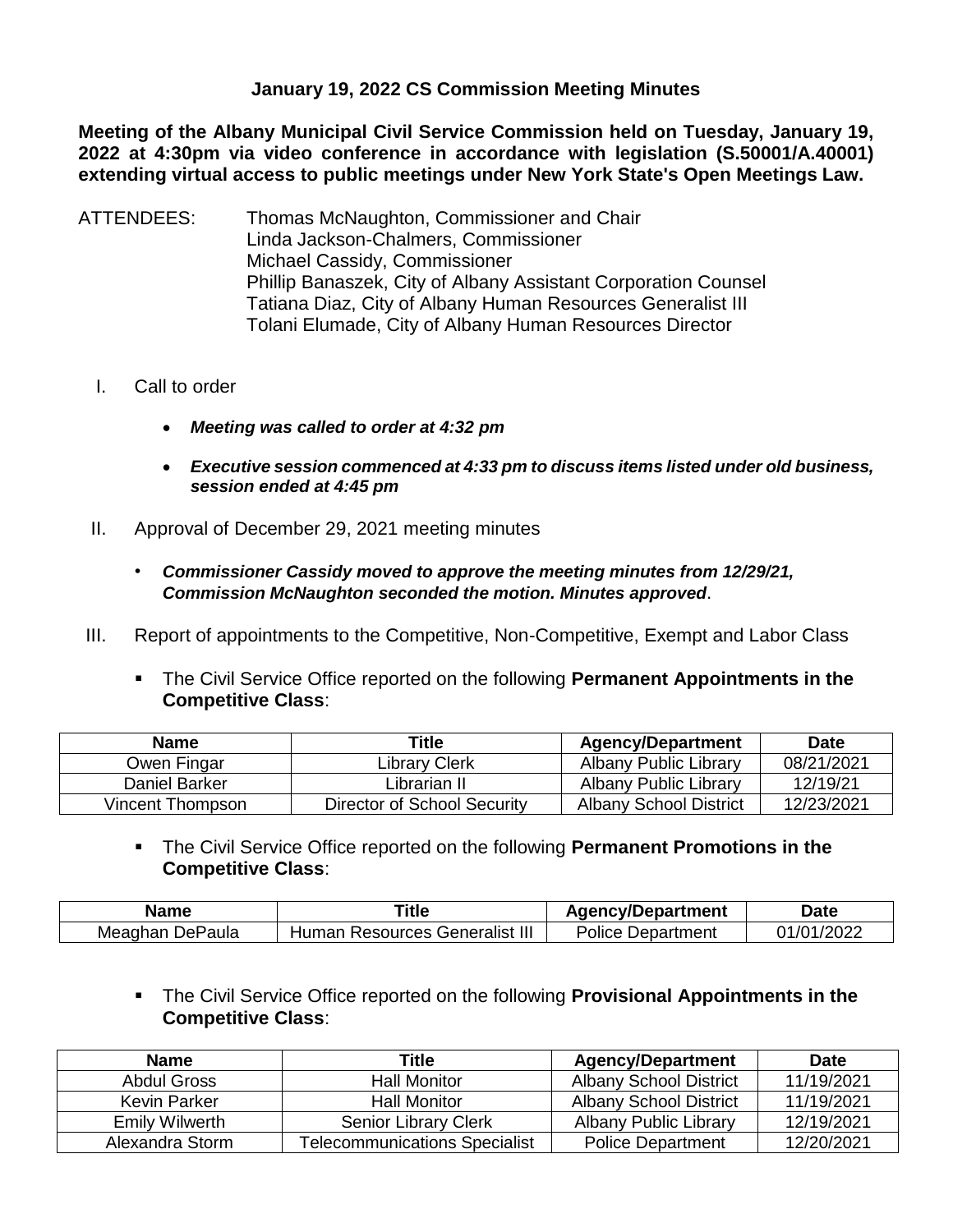| <b>Name</b>             | <b>Title</b>                                           | <b>Agency/Department</b>                   | <b>Date</b> |
|-------------------------|--------------------------------------------------------|--------------------------------------------|-------------|
| Tamir Davis-Kimbrough   | <b>Telecommunications Specialist</b>                   | <b>Police Department</b>                   | 12/20/2021  |
| Malachi Brooks          | <b>Telecommunications Specialist</b>                   | <b>Police Department</b>                   | 12/20/2021  |
| Dominic Ingegni         | <b>Telecommunications Specialist</b>                   | <b>Police Department</b>                   | 12/20/2021  |
| <b>Toni Garcia</b>      | <b>Telecommunications Specialist</b>                   | <b>Police Department</b>                   | 12/20/2021  |
| Mustafa Abdullah        | <b>Telecommunications Specialist</b>                   | <b>Police Department</b><br>12/26/2021     |             |
| William Lavigne         | <b>City Arborist</b>                                   | Dept. of General<br><b>Services</b>        | 01/01/2022  |
| Justin Epstein          | <b>Communications Coordinator</b>                      | Dept. of General<br><b>Services</b>        | 01/01/2022  |
| <b>Molli Powers</b>     | <b>Information Clerk III</b>                           | Dept. of General<br><b>Services</b>        | 01/01/2022  |
| Justin Schievelbein     | <b>Operations Manager</b>                              | Dept. of Water & Water<br>Supply           | 01/01/2022  |
| <b>Timothy Finnegan</b> | Safety & Training Coordinator                          | Dept. of General<br><b>Services</b>        | 01/01/2022  |
| <b>Trent Shaver</b>     | <b>Water Treatment Plant</b><br>Maintenance Supervisor | Dept. of Water & Water<br>Supply           | 01/03/2022  |
| Nikki Jones             | <b>Purchasing Agent</b>                                | Dept. of Administrative<br><b>Services</b> | 01/24/2022  |

 The Civil Service Office reported on the following **Provisional Promotions in the Competitive Class**:

| <b>Name</b>    | <b>Title</b>                 | <b>Agency/Department</b>     | <b>Date</b> |
|----------------|------------------------------|------------------------------|-------------|
| Jackie Beattie | <b>Information Clerk III</b> | Dept. of General<br>Services | 01/01/2022  |

 The Civil Service Office reported on the following **Non-Competitive Class** appointments:

| <b>Name</b>         | <b>Title</b>       | <b>Agency/Department</b>            | <b>Date</b> |
|---------------------|--------------------|-------------------------------------|-------------|
| Issiah Cain         | Laborer I          | Dept. of General<br><b>Services</b> | 05/27/2021  |
| Cory Lee            | Laborer III        | Dept. of Water & Water<br>Supply    | 12/13/2021  |
| <b>Scott Lasher</b> | <b>Boxing Aide</b> | Dept. of Recreation                 | 01/01/2022  |

The Civil Service Office reported on the following **Labor Class** appointments:

| <b>Name</b>    | <b>Title</b>               | <b>Agency/Department</b>      | <b>Date</b> |
|----------------|----------------------------|-------------------------------|-------------|
| Lisa Berdine   | <b>Food Service Helper</b> | <b>Albany School District</b> | 08/31/2021  |
| Daquan Johnson | <b>Custodial Worker</b>    | <b>Albany School District</b> | 11/1/2021   |
| Victoria Ruiz  | <b>Custodial Worker</b>    | Dept. of Recreation           | 12/06/2021  |
| Simon Robinson | <b>Recreation Aide</b>     | Dept. of Recreation           | 01/01/2022  |
| Darra Thomas   | <b>Recreation Aide</b>     | Dept. of Recreation           | 01//01/2022 |
| Darra Thomas   | <b>Recreation Aide</b>     | Dept. of Recreation           | 01/10/2022  |

IV. Establishment of Eligible Lists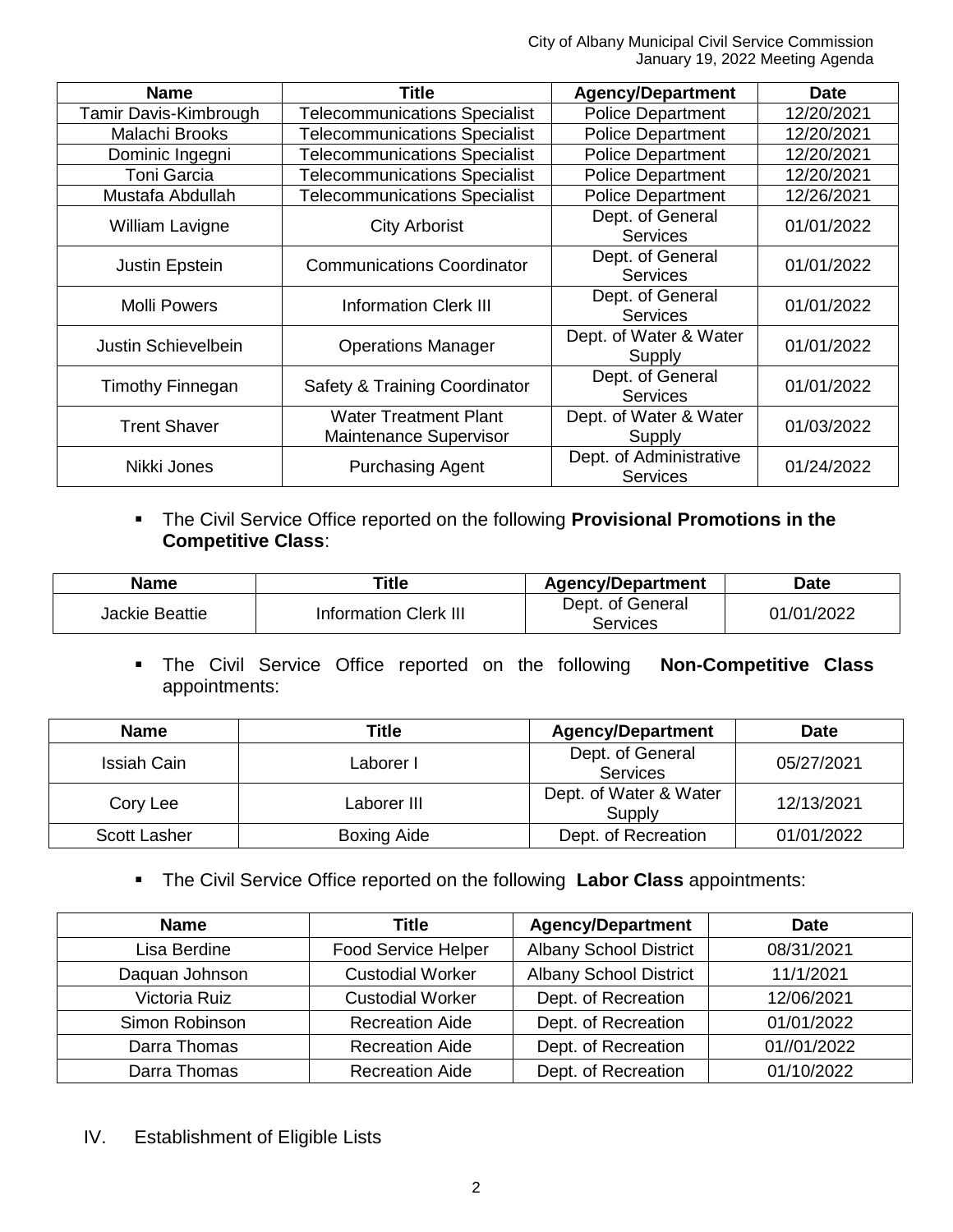- **Engineer**
- Recycling Specialist
- *Commissioner McNaughton moved to establishes eligible lists noted above, Commission Cassidy seconded the motion. Eligible lists established.*
- V. Creation of New Job Specifications
	- Director of Human Resources (Albany Public Library)
	- **Director of Finance (Albany Public Library)**
	- *Commissioner McNaughton moved to accept job specifications noted above, Commission Cassidy seconded the motion.*
- VI. Firefighter list #63-185 Non-Selections
	- Not Recommended for Hire after Psychological Testing & Evaluation: 2 candidates
	- Failing to Appear for Psychological Testing & Evaluation: 1 candidate Andrew Doyle
	- **Ineligible for Hire due to Residency: 1 candidate- Travis Harnischfeger**
	- No EMT Certification: 7 candidates

| Ryan Katinas      | <b>Noah Seeley</b>     |
|-------------------|------------------------|
| Adam McGuire      | Michael Wright         |
| Timothy Robertson | <b>Phillip Farrell</b> |
| John Alfano       |                        |

- Withdrew: 2 candidates- Paul Caperna and Brody Delorenzo
- *Commissioner McNaughton moved to approve all non-selections noted above, Commission Cassidy seconded the motion.*
- VII. Firefighter list #63-185 Appeals
	- Not recommended for hire after psychological testing and evaluation- 1 candidate appealing
	- *Commissioner McNaughton moved to uphold non-selection for appeal noted above, Commission Cassidy seconded the motion. Candidate's nonselection was upheld.*
- VIII. Old Business
	- *No old business reported.*